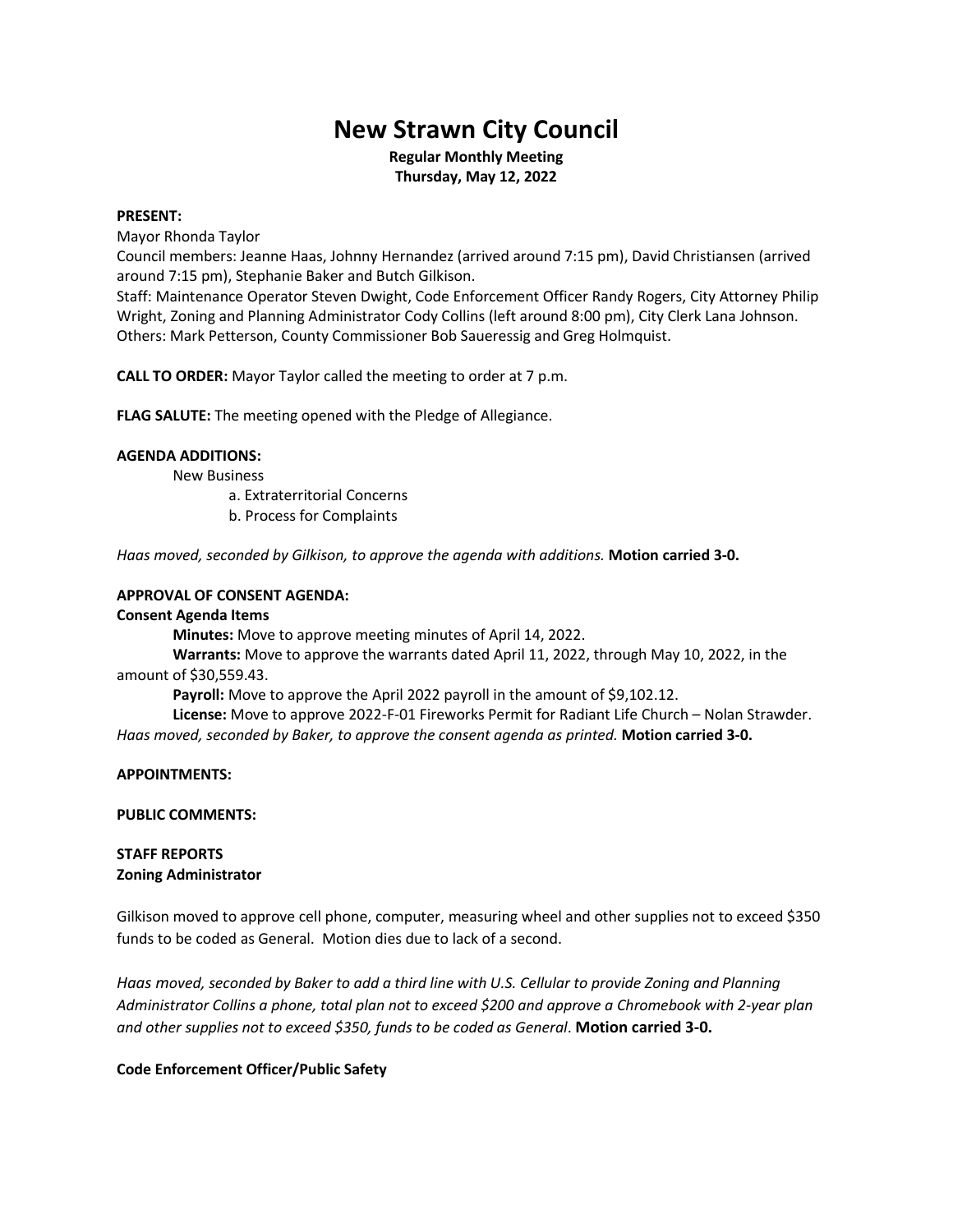Code Enforcement Officer Randy Rogers reported that there are still a large number of animals in city limits that are not registered. Council asked that he write another letter and post it on Facebook, the website and will also print in the quarterly newsletter.

He has been working with a land owner on a nuisance property. It is being worked on but slowly.

Glass Lane: Christiansen asked whose property was blocking the lane and is it being used as a parking lot. Dwight reported that the electrical pole is in the easement. Christiansen asked if there were ordinances being violated STO 83 & 85. Baker asked if the road was marked and clear. All property is to be removed from the lane within 90 days.

## **Maintenance Operator**

Capital Improvement Plan (CIP): Bobby Skipper is to meet with the council regarding the CIP. Killough: *Christiansen moved, seconded by Haas to approve the additional \$12,410 quote from* 

*Killough add on price for asphalt patch north Arrowhead.* **Motion carried 5-0.**

Salt Bin: *Christiansen moved, seconded by Haas to accept the proposal from QSI for a salt bin, not to exceed \$28,350. Funds to be used from General.* **Motion carried 5-0.**

*Christiansen moved seconded by Haas to allow Mayor Taylor approach the Coffey County commissioners to request the salt building funds be used from Infrastructure Funds that we already have.*  **Motion carried 5-0.**

Security Cameras: Dwight asked Christiansen if he would help look into security cameras. Dust Control on Industrial: Millings will be used to no other dust control.

KRWA Water Meter Test: Meter tested fine.

Sensus iperl Water Meters: 22" meters came in as they aren't is as high of demand as the smaller meters.

## **City Clerk**

Code Enforcement Webinar: Viewed webinar and forwarded the information to Code Enforcement Rogers.

ARPA Webinar and Reports: filed

Community Center Rentals: 5, 6 & 7<sup>th</sup> - Kurtz Auction, 10<sup>th</sup> – New Strawn Library, 14<sup>th</sup> – Private Event, 16<sup>th</sup> - Private Event, 17<sup>th</sup> - I.B.E.W., 28<sup>th</sup> – Old Strawn, *June* 11<sup>th</sup> Strawnfest, 14<sup>th</sup> – New Strawn Library, 16, 17 &  $18^{th}$  – Kurtz Auction,  $19^{th}$  – Private Event,  $21^{st}$  – I.B.E.W., 24 &  $25^{th}$  – Private Event,  $27^{th}$  through July  $5^{th}$ Radiant Life Youth Fireworks

#### **City Attorney**

Vacate Road Easement: *Haas moved seconded by Gilkison to approve publication or public meeting at the June 9th council meeting 7:00 pm to have hearing regarding abandonment of portion of Sorg Street, Brown Street and Main Street as requested by the City Attorney.* **Motion carried 5-0.**

Telxp/Kwikom: City Attorney Wright reported that trough bankruptcy the assets of Telxp had been sold to Kwikom. The contract with Telxp will be reviewed due to equipment being on the city water tower. KOMA: briefing on KOMA regulations.

#### **Mayor's Report**

Council Member Gilkison thanked the council for allowing him to attend the Governing Body Conference.

#### **Finance & Economic Development Report**

Update Salary Range: An updated salary range is needed as the old one is dated May 2015 and Maintenance Operator isn't on the salary range. This will be included in the next work session.